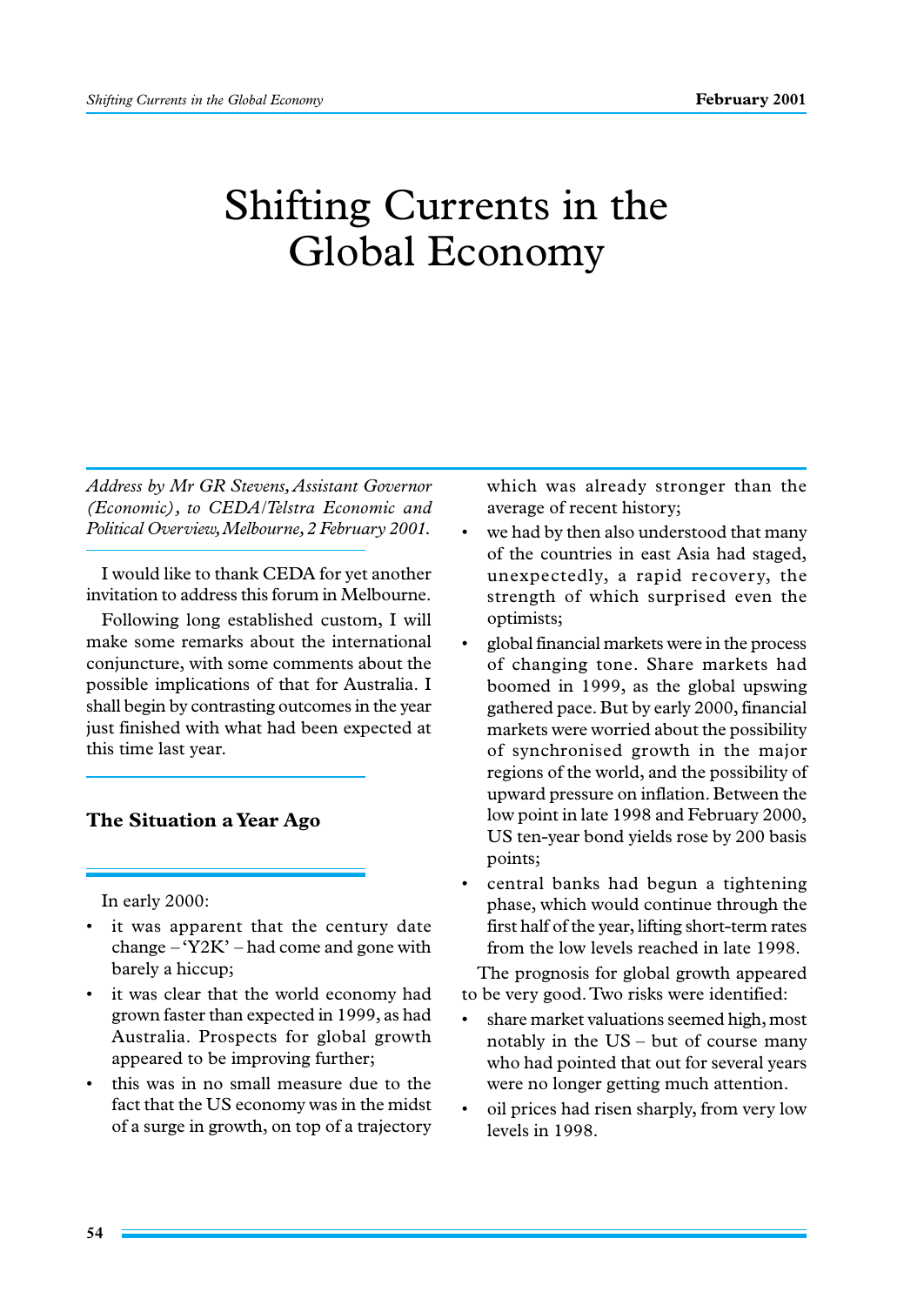# **2000 Outcomes**

2000 turned out to be a blue-ribbon year for growth of the global economy. It appears that world GDP as measured by the IMF expanded by something between  $4^{1/2}$  and 5 per cent (Graph 1). This was the strongest growth for over a decade. It is worth repeating that what at one stage looked like it might be a very serious slump in global growth in late 1998 and 1999 was averted. The total effect of the Asian crisis and all the subsequent events – the relapse of Japan into recession, the Russian crisis, the problems in financial markets after LTCM and so on – seems to have been to push global growth about one percentage point below average for one year in 1998. The difference was made up by 2000.

Much (though not all) of this was due to the exceptional strength of the US economy, as everyone knows. During 2000, it was no surprise that attention focused heavily on the US. It always does by virtue of the United States' status as the largest economy in the world, but there was an additional reason for attention in the year just ended, because of the unfolding saga of the 'new economy'. Discussion of the new economy was spurred by rapid technological progress delivering rising aggregate productivity growth, new products, and high levels of investment. There was intense discussion of the appropriate valuations to be placed on the anticipated streams of earnings from those investments. There was perhaps somewhat less attention paid in some cases than there should have been to the fact that, as in any venture, all of this involved a not inconsiderable degree of risk.

It was against this general background that a feature of 2000 was the behaviour of asset markets, and capital flows. By the late 1990s asset markets had already placed a very high valuation on the earnings from the supply and use of technology products by American firms (and their counterparts in other countries). Yet these assets, and US assets in general, continued for some time to be very attractive to investors, including those in other regions of the world. There have been substantial flows of capital to the United States over recent years, first attracted by, and in turn helping to sustain, the gains in American asset values (Graph 2). These took the form of both portfolio flows, and direct investments – through merger and acquisitions.

These flows increased the resources available to the United States. They meant that Americans could both consume and invest at a greater rate than would be allowed by their own (not insubstantial) resources alone. The counterparts to these capital flows have been a decline in the share of current income saved





#### **Graph 1 Graph 2**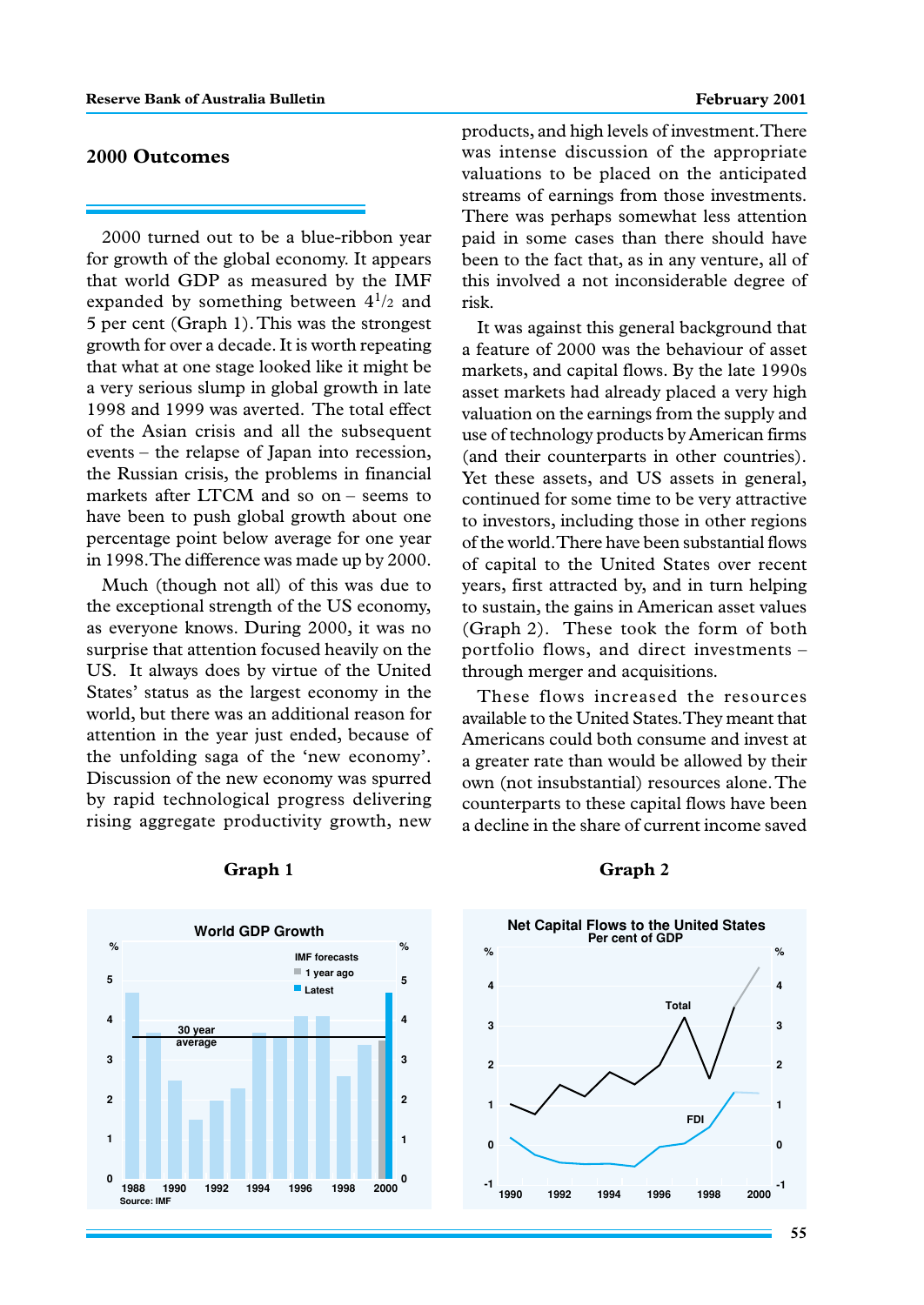by US citizens (Graph 3), a widening in the US current account deficit (Graph 4), and a strengthening in the US dollar against most other currencies.



**Graph 3**



**Graph 4**

US share prices reached a peak in March, and fell in stages through the rest of the year as the tide of optimism about earnings gradually turned, and people became more conscious of risk. But exchange rates continued on their earlier course for longer, with the result that the euro, introduced in 1999, spent almost the first two years of its life declining, influenced by capital flows towards the US. As the Governor has pointed out, elements of this story help to explain the

fortunes of the Australian dollar during 2000 as well.

By year's end, the US share market had recorded a decline from the figure at the end of the previous year, for the first time since 1994 (Graph 5). If we may proxy the 'high-tech' sector by the NASDAQ index, it had fallen by almost 50 per cent since its peak in March, though some of that decline has been reversed during the past month. Finally, the US dollar did not continue the relentless upward march of the first half of the year, and other currencies found more support, including our own.



The weaker trend in share prices was probably re-inforced by the fact that the US economy, having been expected to slow down for four years, finally did (Graph 6). The changed picture for wealth of American households has probably in turn played some role in softening demand growth. US GDP growth in the second half of 2000 declined to less than 3 per cent, and to a bit over 1 per cent in the last quarter. This compares with the 6 per cent pace in the first half of 2000, and an average of over  $4^{1/2}$  per cent since the end of 1996. A range of recent data for the US economy suggest that, first, in the classical 'old economy' areas – like car manufacturing – conditions have been weakening for some time and, second, that the boom in the 'tech' sector, which for a time offset this weakness, is now slowing.

# **Graph 5**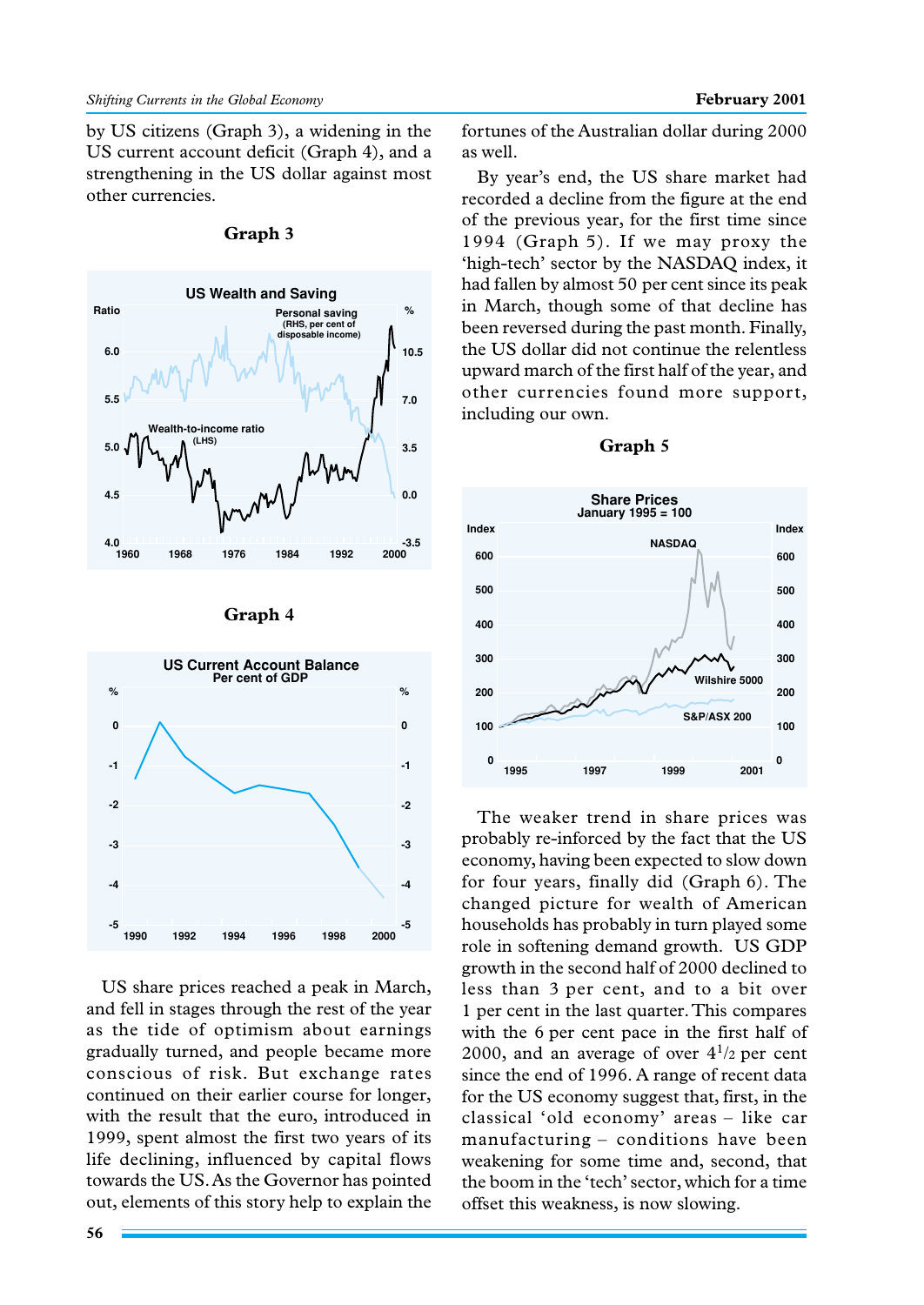### **Graph 6 Graph 7**



As a result of these developments, people have recently, and rather suddenly, become much more pessimistic about near-term US prospects. In response to the shifting balance of risks – less risk of accelerating inflation and more risk of weakness in aggregate demand – the Federal Reserve has cut short-term interest rates in a fairly aggressive fashion. Financial markets have priced-in further reductions. There has been quite a significant decline in interest rates at the longer end of the US yield curve as well.

While all this was occurring, oil prices continued to feature. Identified a year ago as a risk to the global economy, the price for West Texas oil reached US\$37 per barrel in September, or over \$60 a barrel in Australian dollar terms (Graph 7). The rising prices called forth additional supply from the OPEC cartel, and also a release of oil from official US stocks. Nonetheless, for much of the year rising oil prices worked to dampen household spending power, and raise costs of production. In the United States in particular, but generally in energy-using countries around the world, this effect works to lower profits, and dampen aggregate demand. Such forces have played a role in creating the slowdown now being talked about so widely. More recently,



oil prices have declined somewhat, though they remain above the average for the past decade or so.

In February 2001, then, things look rather different to the way they looked a year ago. At the risk of some over-simplification, we might say that in February 2000, the US economy was accelerating; global growth was picking up; share prices were high and rising; global interest rates were tending to rise; and the US dollar was strengthening. Oil prices had increased and had further to go.

Now, the US economy has (finally) slowed markedly, and forecasts for global growth are being reduced. US share prices have fallen appreciably, heavily in some areas. US interest rates have peaked and come down noticeably, and the US dollar has declined a little. Oil prices have declined, though they remain higher than they were during most of the 1990s. Whereas a year ago all the talk was about the extent of higher production by the OPEC countries, now production has been reduced. This is probably best interpreted as an attempt, in recognition of softening prospects for demand, to manage supply in an effort to prevent a repeat of the collapse of oil prices which occurred in 1998.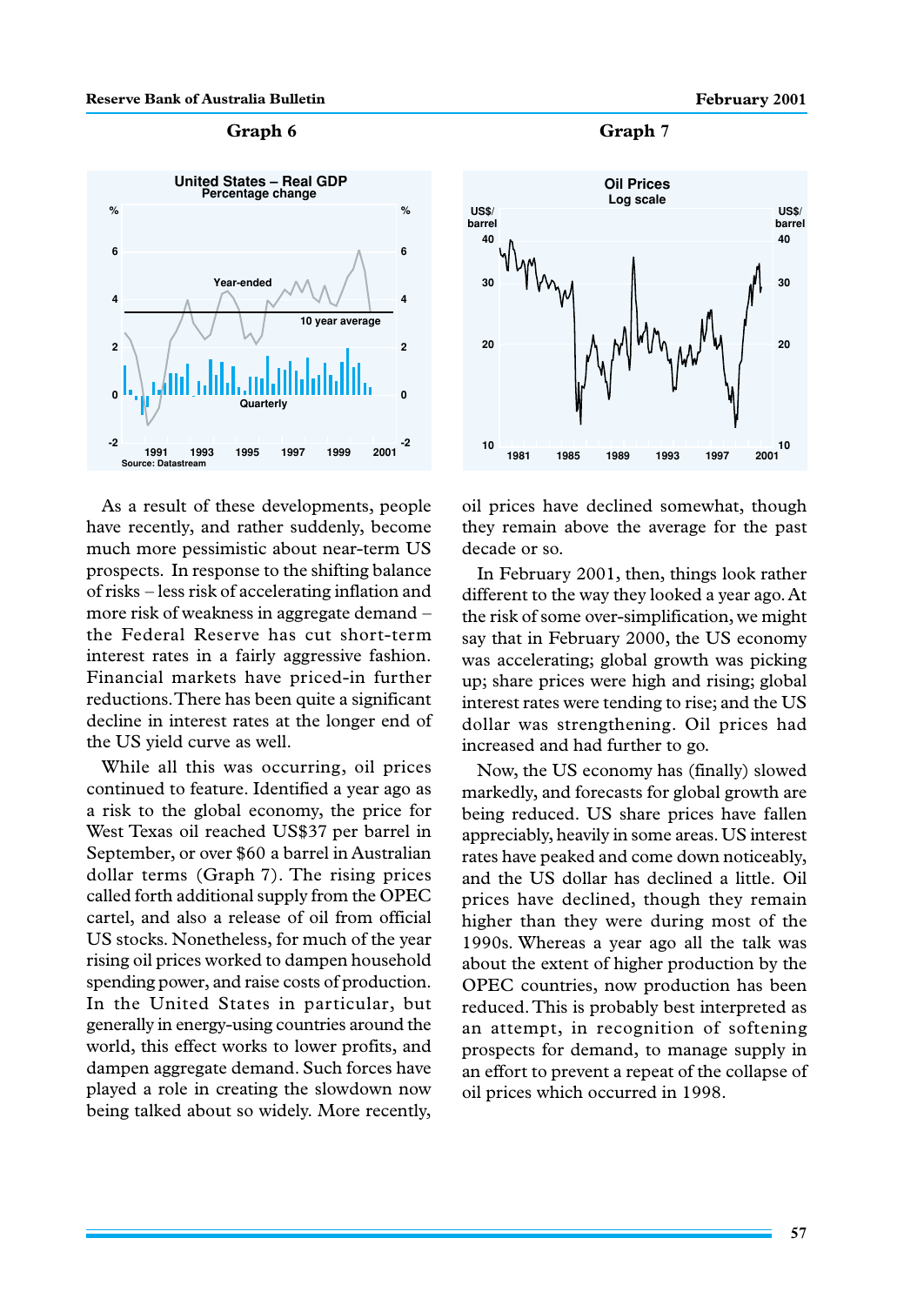# **Outlook for 2001**

What does this signal about the year ahead? The consensus among forecasters about international growth has been marked down over recent months. This is mainly a result of the noticeably weaker prognosis for the US economy, but a softening in some of the short-run data coming out of Europe has been taken to imply somewhat weaker growth there in 2001 than last year. The Japanese economy remains brittle. Hence after running at  $4^{1/2}$ to 5 per cent in 2000, world GDP growth is expected by international forecasters to be more like  $3^{3}/_{4}$  per cent in 2001 (Graph 8). Experience in observing the evolution of forecasts in the past suggests to me that the process of downward revision to growth forecasts may well have a bit further to go. Even if that were to be the case, however, so that world growth ended up being, say,  $3^{1/4}$ to  $3^{1/2}$  per cent, that would still be close to the average outcome over the past thirty years. That would be a notable slowdown from 2000 outcomes, but not too bad.

![](_page_4_Figure_4.jpeg)

#### **Graph 8**

One has to admit that a considerable degree of uncertainty is attached to this prognosis. This is quite common at turning points. Everyone can tell something is happening which represents an important change in the environment, but it is very hard to be dogmatic about how big the change will turn out to be. The reason for that is that outcomes depend to no small extent on the psychology of participants in markets and economies generally, and on the response of policies.

These sorts of forecasts presume that the US economy does not encounter a prolonged slump, but rather regains some speed after a soft first half of  $2001$ .<sup>1</sup> People will rightly point to the weakness of recent data in that country and worry about a more protracted and deeper slowdown than the consensus of forecasters predicts. They might also point to the Fed's recent actions and say that this shows the Fed is worried. It certainly shows that the Fed has discerned, and responded to, a significant change to the balance of risks. But that action itself, and the fact that interest rates right across the US yield curve have fallen substantially, will help to contain incipient forces for weakness in the US. And there are already some early signs that the interest-sensitive housing sector of the US economy may be beginning to respond to improved conditions for good-quality borrowers. These are still quite tentative at this stage, but it would not be surprising to see further such signs emerge over coming months.

I think, then, that it is reasonable to conclude that the declines in US interest rates have already probably improved the prospects for US and global growth in 2002. Many forecasters are assuming further reductions in interest rates. I would conjecture that while forecasts for international growth in 2001 might be further revised down, a year from now we might well be observing revisions in the opposite direction for 2002.

1. It also presumes that there is not a significant reversal of the recent oil price decline. That is a reasonable assumption to make in my view, but as before there is the risk that it could be wrong. The implications of that are well understood so I will not spend any time here going through them.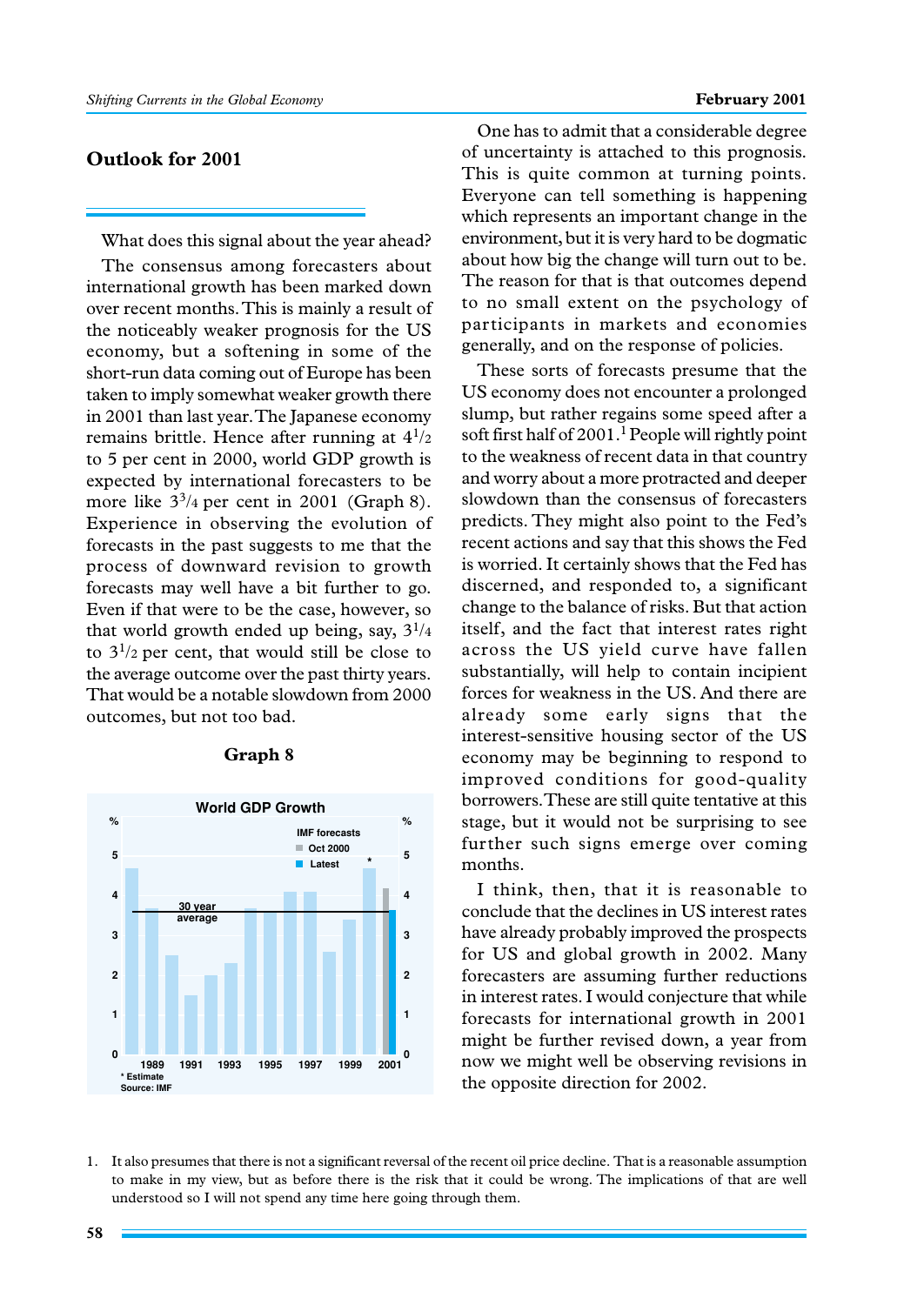### **Reserve Bank of Australia Bulletin February 2001 February 2001**

Closer to home, what is envisaged by these forecasters for the Asian region? The short answer is somewhat lower growth than last year, as some of the leading economies ease back from the break-neck pace which characterised the early part of their recovery from the crisis. This is to be expected. It has in fact been anticipated for a time now, and has probably taken a little longer to occur than originally expected. Overall growth is thought likely to continue, though with some quite distinct differences between individual countries within the region.

One area to watch is the electronics sector. Some of Asia's fastest growing economies have benefited greatly from the expansion in production of IT components (Graph 9). In Korea, Singapore, Malaysia and Taiwan, for example, half or more of the expansion in industrial production since the low point in 1998 has been in the electronics sector. This has been the supply-side counterpart of the rapid run-up in investment in information technology by industrial economies, especially the US, in recent years. In any long run, such investment seems likely to continue to occur, spurred in part by the continually declining cost and rising productivity of such equipment. In the short term, however, should there be a temporary lull in IT spending around the world, some of Asia's economies would be vulnerable to a weakening in growth.

Were that to occur, of course, then it would presumably be open to those countries to adopt policies which would work to dampen the effect of export losses, in part by expanding domestic demand. Given appropriate responses, there is no reason to think that any repeat of the 1997 crisis is on the cards.

# **Implications for Australia**

Over the past year, we expected to see a deceleration in domestic demand in Australia, and strong export growth. The exact extent of both has been hard to untangle because of the distortions to behaviour occasioned by tax reform, and the Olympic Games. These were only temporary factors but their echoes are still being felt. Overall, however, that general feature of the economy – slowing domestic demand and strengthening exports – is readily observable.

Australian exporters in particular have seen growth in export incomes which has rarely been exceeded over the past four decades (Graph 10). For the year to November, for example, exports rose by 25 per cent (excluding identifiable effects of the Olympics). Growth rates on an annual basis of between 20 and 30 per cent have been

![](_page_5_Figure_8.jpeg)

#### **Graph 9 Graph 10**

![](_page_5_Figure_11.jpeg)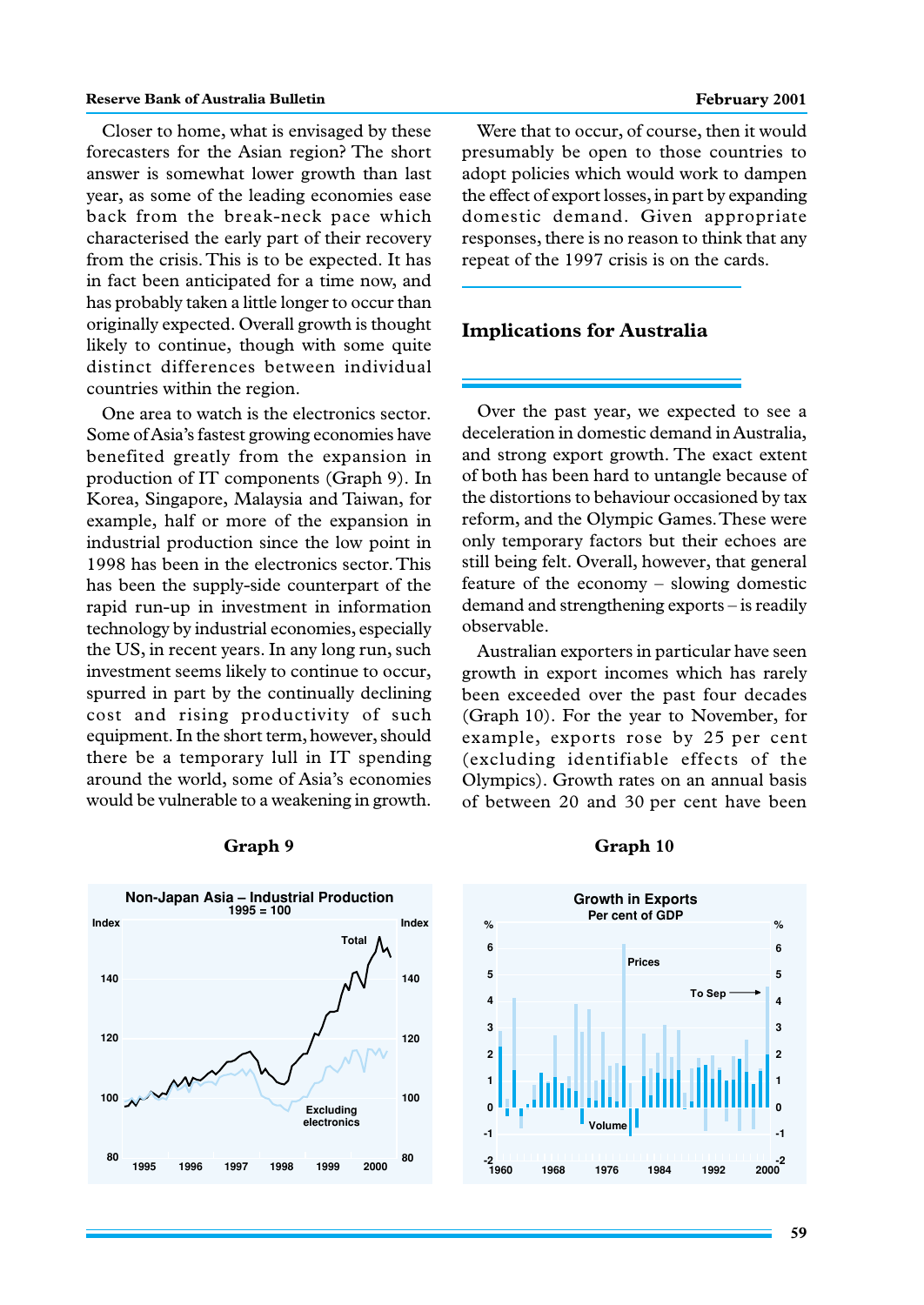maintained for the past eight months. And in volume terms the net export component of demand growth has turned from negative to positive.

Given even moderate global growth, and an exchange rate which, while above very low levels seen a few months ago, is still conferring a distinct competitive advantage to Australian exporters, we could reasonably expect quite good gains in exports in the coming year, even if they did not match the very strong pace of the past year.

The obvious risks to this can be identified. A global slump, if it were to develop, would be a serious problem for Australia – as it would be for all exporting countries. This is always true. It seems at present, moreover, that the risk of this has once again increased, as it did just over two years ago.

What is important in such a situation is the capacity and willingness of the major countries to counter, if needed, contractionary forces with judicious use of expansionary macro policies. How much scope there is for such actions usually depends on the extent of imbalances existing in economies. In the US and Europe, with inflation relatively low, at least one potential imbalance does not appear to be the problem it has been at other times. In the US, if the current rate of core inflation of about  $2^{1/2}$  per cent turns out to be a cyclical peak, it will be the lowest one for more than 30 years. European inflation is even lower. Hence there is no major impediment here to the use of expansionary policies if they are needed. US monetary policy has already turned in that direction, and US fiscal policy appears likely to follow suit. European fiscal policy is likely to move in that direction too over the year ahead. It has to be admitted that serious problems linger in Japan – but they are probably no worse than they have been for some years.

Some people will no doubt point to the US current account deficit as a significant imbalance. To the extent that there is a re-appraisal of the attractiveness of US assets, the capital flows which were the counterpart of the widening of the US current account will diminish. This will need to be associated

with some shifts in American consumption and investment patterns. It is obviously possible that such adjustments, particularly if they were forced to be abrupt, could be difficult to achieve and disruptive. The rest of the world has a vital interest in the US economy managing such adjustments in as smooth a manner as possible.

At the same time, it is worth pointing out that, other things equal, some reduction in capital flows to the US is no bad thing for other countries who seek capital to fund growth – like Australia. A continuation of the earlier trend towards more and more internationally mobile capital being attracted to the US, chasing continually escalating asset values which required ever higher growth of future earnings to be sustained, would surely have not been in the interests of the US economy or of the rest of the world. To the extent that unrealistic assessments of the potential returns from technology and associated industries drew real factors of production – capital, labour and intellectual effort – to that sector and away from other 'traditional' areas, there was a potentially quite serious misallocation of resources occurring. Its continuation would probably have meant an increasingly difficult adjustment task for the Australian economy, as we would effectively have faced a continual increase in the cost of capital. From this perspective, some part at least of the recent re-appraisal about the US economy is probably to be welcomed. This is not in any way to deny the seriousness of a real slump in the US economy, were that to occur.

# **Conclusion**

Overall then, the global scene is less benign than it seemed a year ago. 2000 was a very good year for global growth (even if not for growth in every individual country). 2001 was always going to see some moderation in growth. A shock to oil prices was always likely to make it harder for industrial countries to